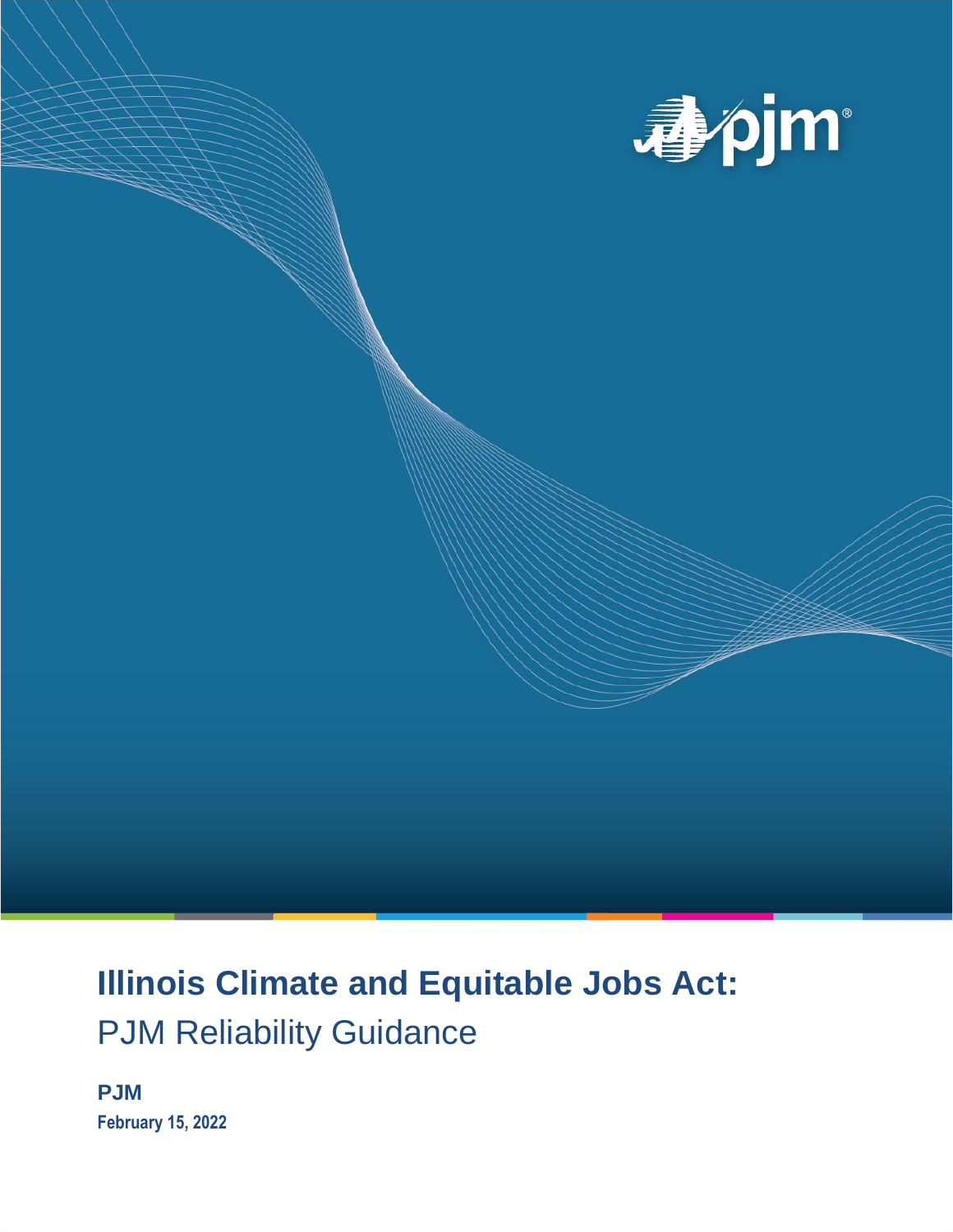

This page is intentionally left blank.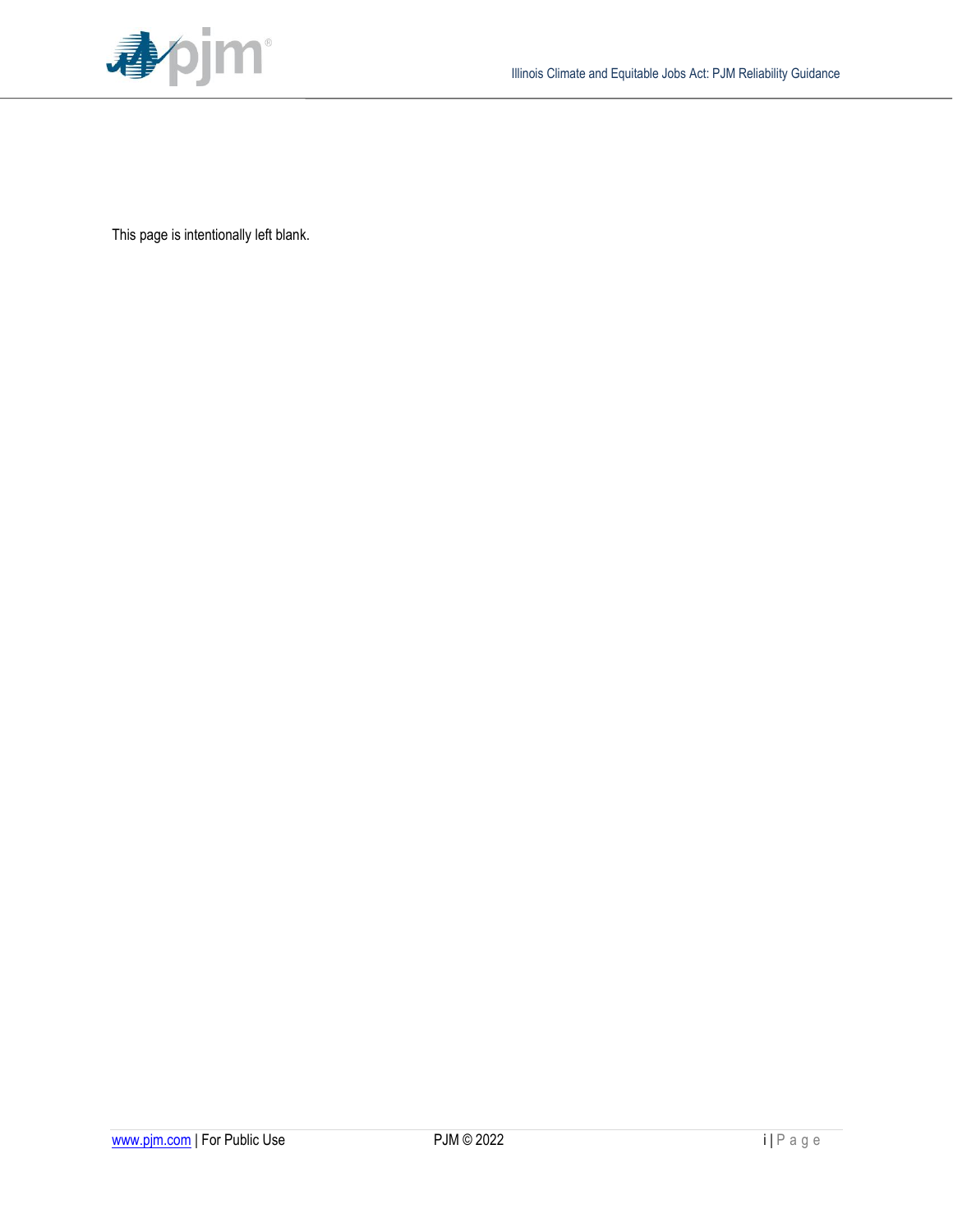

## **Contents**

| Relevant Statutory Provisions Regarding Emissions Ceilings for Private Natural Gas Generation2 |  |
|------------------------------------------------------------------------------------------------|--|
|                                                                                                |  |
|                                                                                                |  |
|                                                                                                |  |
|                                                                                                |  |
|                                                                                                |  |
|                                                                                                |  |
|                                                                                                |  |
|                                                                                                |  |
|                                                                                                |  |
|                                                                                                |  |
|                                                                                                |  |
|                                                                                                |  |
|                                                                                                |  |
|                                                                                                |  |
|                                                                                                |  |
|                                                                                                |  |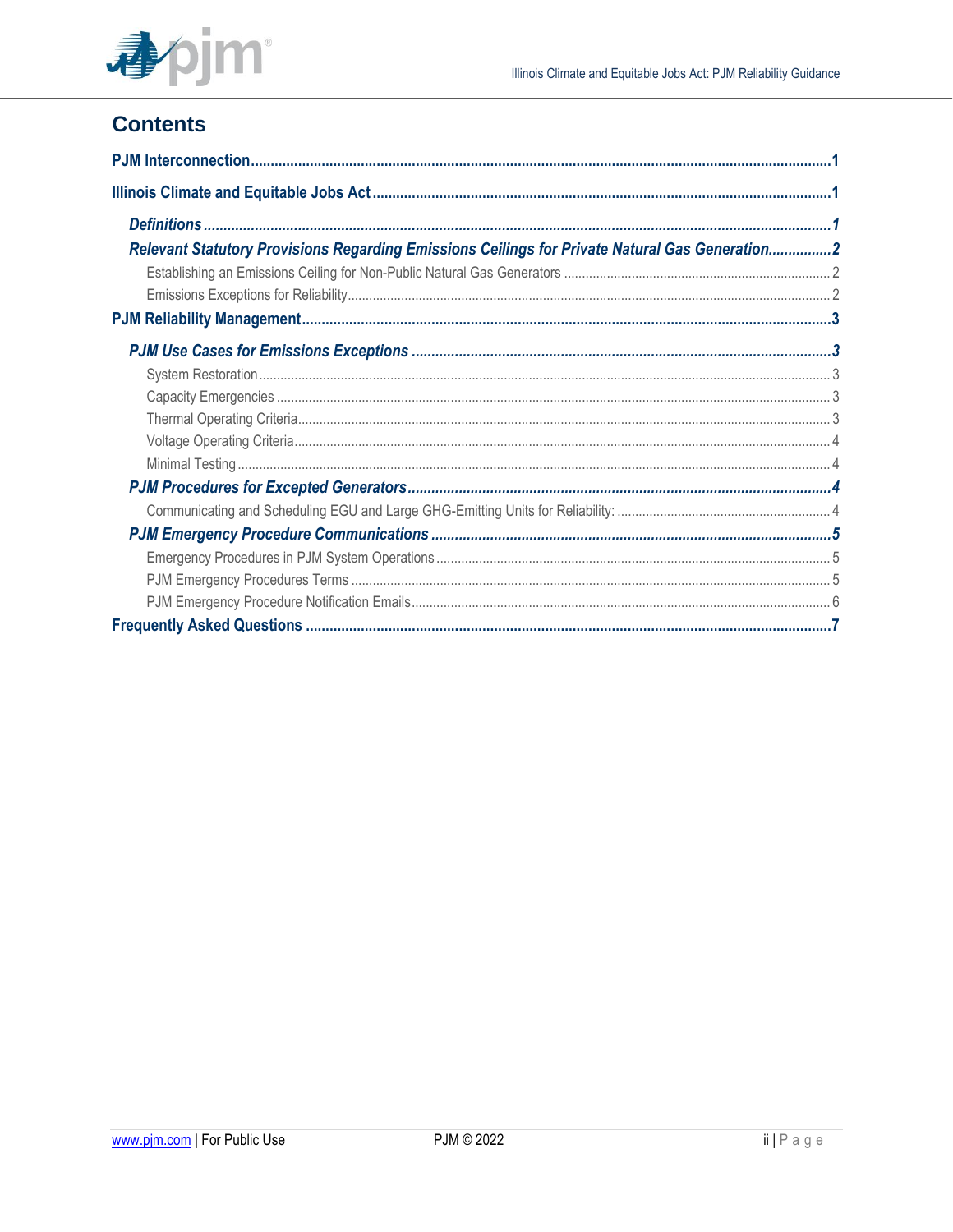

# <span id="page-3-0"></span>**PJM Interconnection**

PJM Interconnection (PJM) is a regional transmission organization (RTO) that coordinates the movement of wholesale electricity in all or parts of Delaware, Illinois, Indiana, Kentucky, Maryland, Michigan, New Jersey, North Carolina, Ohio, Pennsylvania, Tennessee, Virginia, West Virginia and the District of Columbia. An important function of the RTO, and a core component of PJM's mission, is to maintain reliable operation of the bulk electric system.

# <span id="page-3-1"></span>**Illinois Climate and Equitable Jobs Act**

[Public Act 102-0662,](https://www.ilga.gov/legislation/publicacts/102/PDF/102-0662.pdf) which includes the Energy Transition Act and related legislation (the "Act"), was enacted by the Illinois General Assembly with an effective date of September 15, 2021. The Act directs a number of state agencies to implement new programs, initiatives and directives intended to further the state's goals of transitioning the state to 100% clean energy.

The Act includes a number of provisions that seek to phase out carbon emissions and other pollutants from fossil fuel-based electricity generation. The Act also establishes a ceiling for a broad range of pollutants emitted from privately owned, natural gas-fueled electricity generation. The emissions ceiling, with its initial application beginning October 2021 on a rolling 12-month basis, is set at the average emissions of those generating units calculated over the three-year period 2018 through 2020. The Illinois Environmental Protection Agency (IEPA) has regulatory oversight of generator emissions, including the restrictions implemented by the Act.

Additionally, the Act includes provisions by which individual generators can be granted limited and temporary exceptions to the emissions ceiling if they are deemed necessary to maintain the reliability of the bulk electric system. The Act preserves PJM's ability, as the RTO serving northern Illinois, to call upon emission-limited generators within its footprint to produce electricity necessary to maintain the reliability and stability of the grid. However, the IEPA is not planning a rulemaking and additional clarity is needed to address questions/ambiguities to 1) ensure that PJM has the tools necessary to manage the grid; and 2) address generators' enforcement and litigation risk. Therefore, PJM, in coordination with the IEPA and the Illinois Governor's Office, prepared this "guidance document" to answer these questions and give both PJM and generators clarity on how to manage reliability under the auspices of the Act.

### <span id="page-3-2"></span>*Definitions<sup>1</sup>*

l

"Electric generating unit" or "EGU" means a fossil fuel-fired stationary boiler, combustion turbine, or combined cycle system that serves a generator that has a nameplate capacity greater than 25 MWe and produces electricity for sale.

"Large greenhouse gas-emitting unit" or "large GHG-emitting unit" means a unit that is an electric generating unit or other fossil fuel-fired unit that itself has a nameplate capacity or serves a generator that has a nameplate capacity greater than 25 MWe and that produces electricity, including, but not limited to, coal-fired, coal-derived, oil-fired, natural gas-fired and cogeneration units.

<sup>1</sup> <https://www.ilga.gov/legislation/publicacts/102/PDF/102-0662.pdf>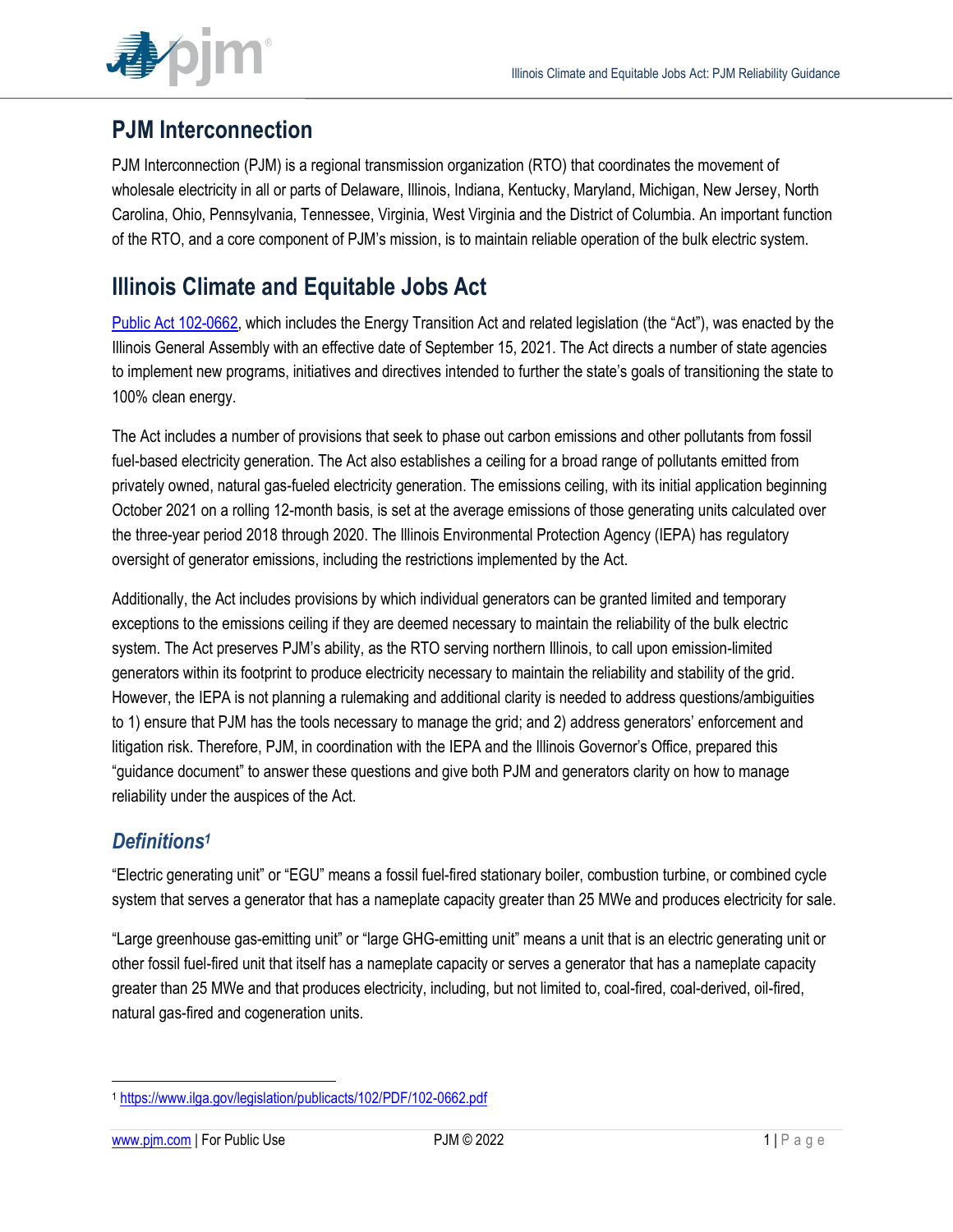

"Existing emissions" means (for  $CO<sub>2</sub>e$ ) the total average tons-per-year of  $CO<sub>2</sub>e$  emitted by the EGU or large GHGemitting unit either in the years 2018 through 2020 or, if the unit was not yet in operation by January 1, 2018, in the first three full years of that unit's operation.

"Public greenhouse gas-emitting units" or "public GHG-emitting unit" means large greenhouse gas-emitting units, including EGUs, that are wholly owned, directly or indirectly, by one or more municipalities, municipal corporations, joint municipal electric power agencies, electric cooperatives, or other governmental or nonprofit entities, whether organized and created under the laws of Illinois or another state.

### <span id="page-4-0"></span>*Relevant Statutory Provisions Regarding Emissions Ceilings for Private Natural Gas Generation<sup>2</sup>*

#### <span id="page-4-1"></span>**Establishing an Emissions Ceiling for Non-Public Natural Gas Generators**

#### **415 ILCS 5/9.15: Subsection k-5**

No EGU or large GHG-emitting unit that uses gas as a fuel and is not a public GHG-emitting unit may emit, in any 12 month period, CO<sub>2</sub>e or co-pollutants in excess of that unit's existing emissions for those pollutants.

#### <span id="page-4-2"></span>**Emissions Exceptions for Reliability**

#### **415 ILCS 5/9.15: Subsection l**

Notwithstanding subsections (g) through (k-5), large GHG-emitting units including EGUs may temporarily continue emitting GHGs after any applicable deadline specified in any of subsections (g) through (k-5) if it has been determined, as described in paragraphs one and two of this subsection, that ongoing operation of the EGU is necessary to maintain power grid supply and reliability or ongoing operation of large GHG-emitting unit that is not an EGU is necessary to serve as an emergency backup to operations.

#### **415 ILCS 5/9.15: Subsection l (2)**

If any EGU or large GHG-emitting unit that is a participant in an RTO receives notice that the RTO has determined that continued operation of the unit is required, the unit may continue operating until the issue identified by the RTO is resolved. The owner or operator of the unit must cooperate with the RTO in resolving the issue and must reduce its emissions to zero, consistent with the requirements under subsections (g), (h), (i), (i), (k) or (k-5), as applicable, as soon as practicable when the issue identified by the RTO is resolved.

<sup>2</sup> <https://www.ilga.gov/legislation/publicacts/102/PDF/102-0662.pdf>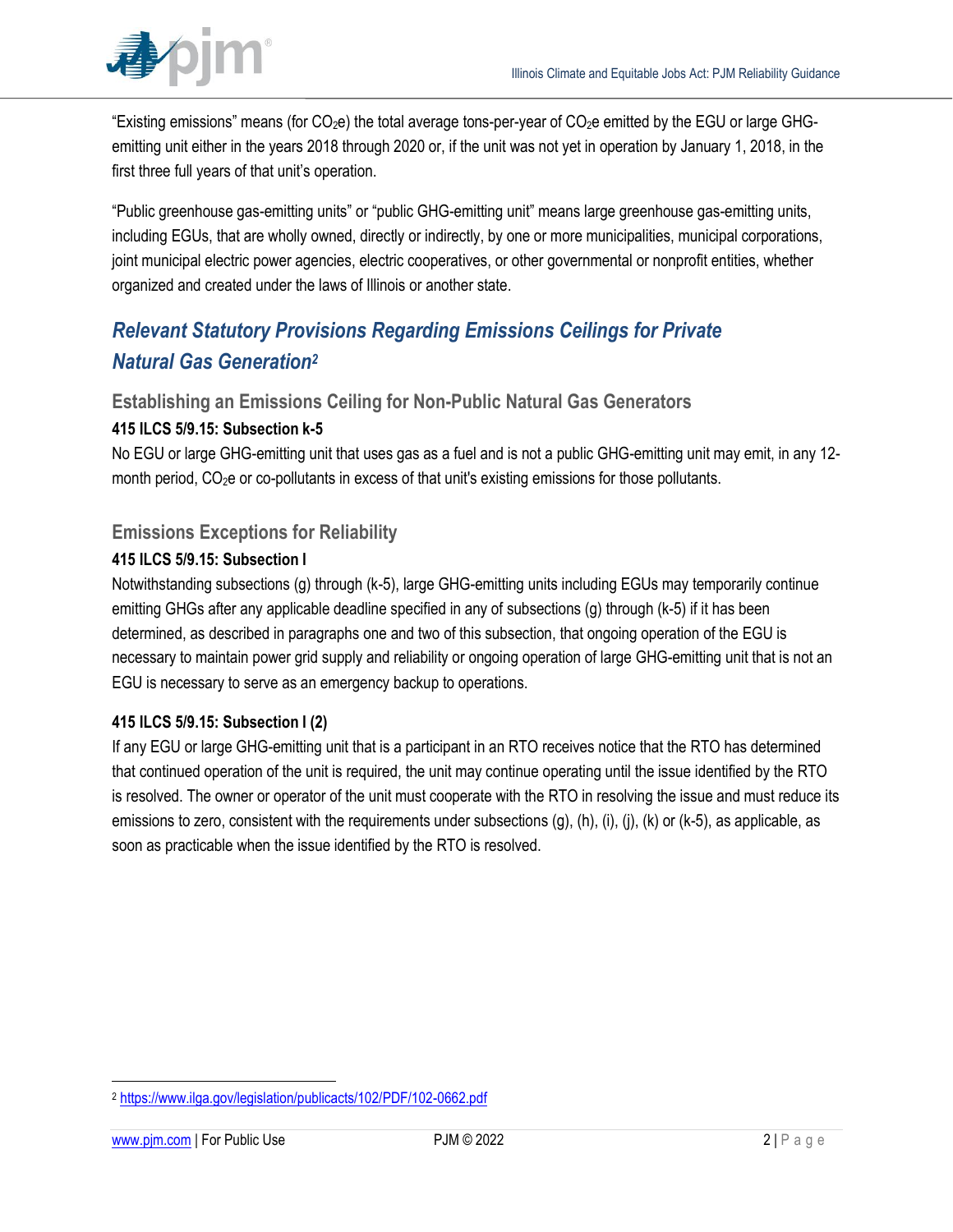

## <span id="page-5-0"></span>**PJM Reliability Management**

#### <span id="page-5-1"></span>*PJM Use Cases for Emissions Exceptions*

As the RTO responsible for bulk electric system reliability in northern Illinois and across the rest of its service territory, PJM may need to use the statutory provisions that enable generators to run for reliability after emissions ceilings have been reached. PJM would only direct emission-restricted generators to run in a limited number of defined scenarios and only for the duration necessary to resolve the issues directly affecting grid reliability. The defined scenarios would allow the units to run in the event that the rolling emissions limits needed to be exceeded to maintain grid reliability and stability. Each unit will be responsible for accounting for their own emissions and reliability exceptions. PJM will maintain run hour reliability categories and run hours for independent validation.

#### <span id="page-5-2"></span>**System Restoration**

Following the complete or partial shutdown of the system, PJM works with its members to restore the integrity of the interconnection as quickly as possible. The process may include using black start units that are capable of starting without any external supply to form electrical islands, building cranking paths to other generating units, nuclear stations and critical gas facilities, restoring load, synchronizing and interconnecting islands to form larger islands and then ultimately interconnecting to outside areas and returning the system to normal operation. For additional information about how PJM would restore the system from a complete or partial shutdown, see PJM Open Access Transmission Tariff, Operating Agreement, and Manual 36: [System Restoration](https://www.pjm.com/-/media/documents/manuals/m36.ashx) on the PJM website.

#### <span id="page-5-3"></span>**Capacity Emergencies**

If PJM determines that the resources scheduled for an operating day are not sufficient to maintain the appropriate reserve levels for the RTO, then PJM would begin to implement capacity-related emergency procedures. These procedures include a series of alerts, warnings, and actions to be taken by our members to preserve the reliability of the PJM RTO. Actions may include implementing load management procedures, using all available generation and requesting generation to operate above its maximum economic capability. For additional information about PJM's capacity emergencies, see PJM Open Access Transmission Tariff, Operating Agreement, an[d Manual 13:](https://www.pjm.com/-/media/documents/manuals/m13.ashx)  [Emergency Operation](https://www.pjm.com/-/media/documents/manuals/m13.ashx) on the PJM website.

#### <span id="page-5-4"></span>**Thermal Operating Criteria**

The PJM RTO is operated so that the electrical loading on all PJM facilities<sup>3</sup> are within their normal continuous ratings, and so that immediately following any single facility malfunction or failure, the loading on all remaining facilities can be expected to be within emergency ratings. One of the ways PJM controls the loading on facilities is by adjusting generation energy (MW) output via redispatch. This redispatch process generally involves reducing generation output in one part of the system while turning on or increasing generation in another part of the system. The generation resources that are selected are determined by the Security Constrained Economic Dispatch (SCED) package, which selects units that have the desired reliability effect at the lowest cost. For additional information on

<sup>3</sup> PJM facilities are generally the transmission and transmission-related assets and infrastructure located within the PJM footprint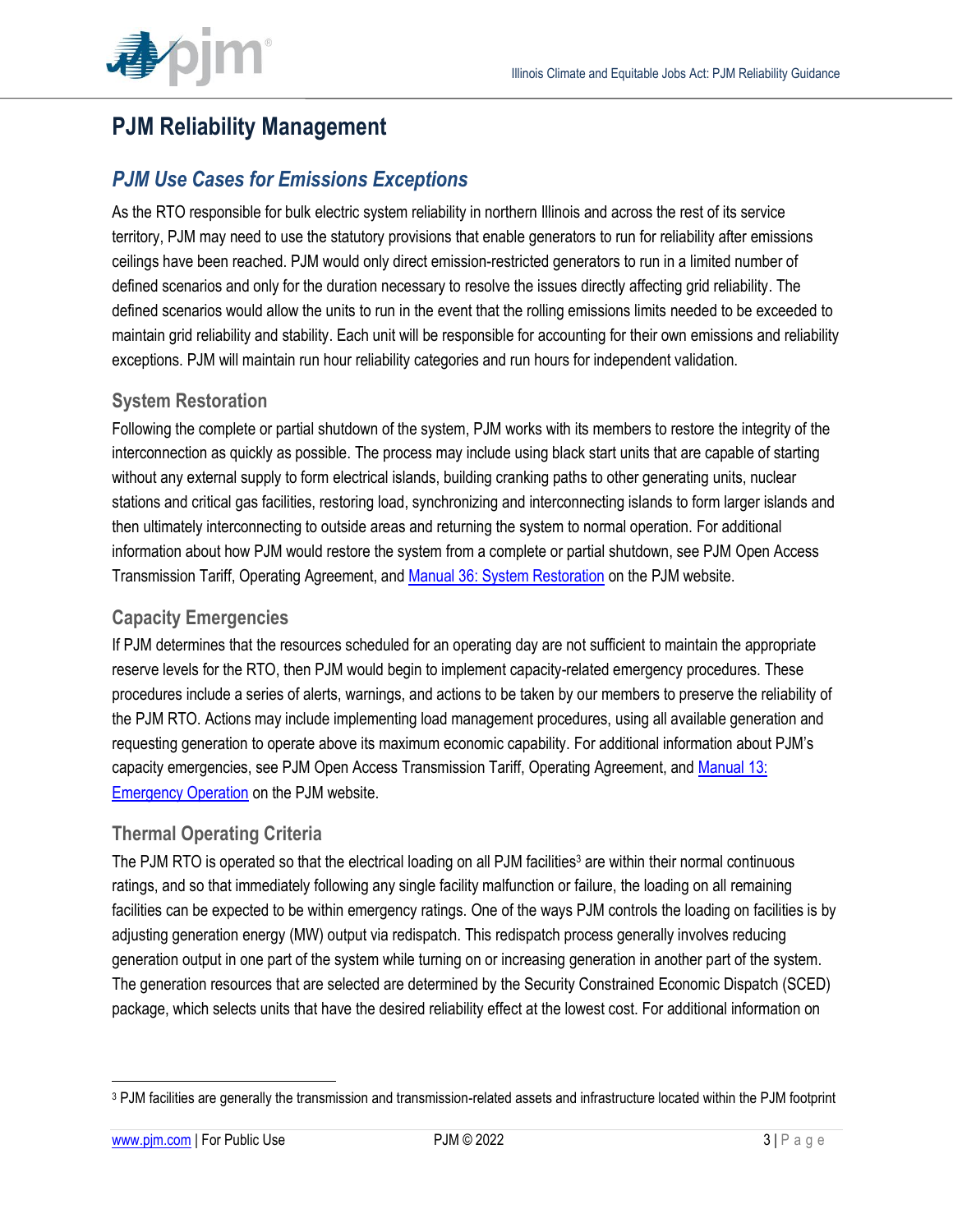

PJM's thermal limit operating criteria, see Open Access Transmission Tariff, Operating Agreement, and section 2 of PJ[M Manual 03: Transmission Operations](https://www.pjm.com/-/media/documents/manuals/m03.ashx) on the PJM website.

#### <span id="page-6-0"></span>**Voltage Operating Criteria**

PJM operates all facilities under PJM's operational control such that no PJM-monitored facility will violate normal limits on a continuous basis and that no monitored facility will violate emergency voltage limits following any simulated facility malfunction or failure. PJM controls the voltages on facilities in several ways including by adjusting generator reactive power (MVAR) output and by adjusting generation output via the redispatch process described above. For additional information on PJM's voltage operating criteria, see Open Access Transmission Tariff, Operating Agreement, and Section 3 of PJ[M Manual 03: Transmission Operations](https://www.pjm.com/-/media/documents/manuals/m03.ashx) on the PJM website.

#### <span id="page-6-1"></span>**Minimal Testing**

If generators have exceeded their emission limitations, they may still be required to test to ensure readiness for one of the above categories. This may also include testing of a resource following any unit maintenance or upgrade activities to ensure the unit is in good working order and can be relied upon in an emergency. Generators typically operate for a short period to satisfy any testing requirements, but they are necessary and would constitute a PJMdefined reliability scenario when they are testing.

#### <span id="page-6-2"></span>*PJM Procedures for Excepted Generators*

<span id="page-6-3"></span>**Communicating and Scheduling EGU and Large GHG-Emitting Units for Reliability:**

- **1 |** To help manage run hours, resource owners are encouraged to utilize the IMM Opportunity Cost Calculator as detailed in PJM Manual 15: Cost Development Guidelines, Section 12.7 IMM Cost Calculator.
- **2 |** If an EGU or large GHG-emitting unit does not have any remaining run hours left as a result of the emissions limits in CEJA Legislation, the unit will need to bid into the Day Ahead and Real Time Markets as 'Unavailable'. In addition, the unit will need to enter an 'Unplanned" outage ticket with a cause code of "Emissions – CEJA" in the PJM eDART system.
	- (a) Units that are entered with this outage type and cause code will not be expected to enter GADs outages and therefore will not have an eFORd impact calculated.
- **3 |** If PJM foresees the need to run an EGU or large GHG-emitting unit in the Illinois area for any of the reliability scenarios listed above, it will communicate this need to the applicable generation owner in accordance with the PJM Manuals. Included in this communication will be the time (eastern) the unit is requested to begin generating, as well as the reason for the commitment (capacity, black start, thermal, voltage or testing). Generation owners are provided this information through various mechanisms including a private portal whereby the generator owner can view their commitment details as noted above.
	- (a) Both PJM and the generation owner will log this information.
	- (b) The generation owner will run the unit as instructed.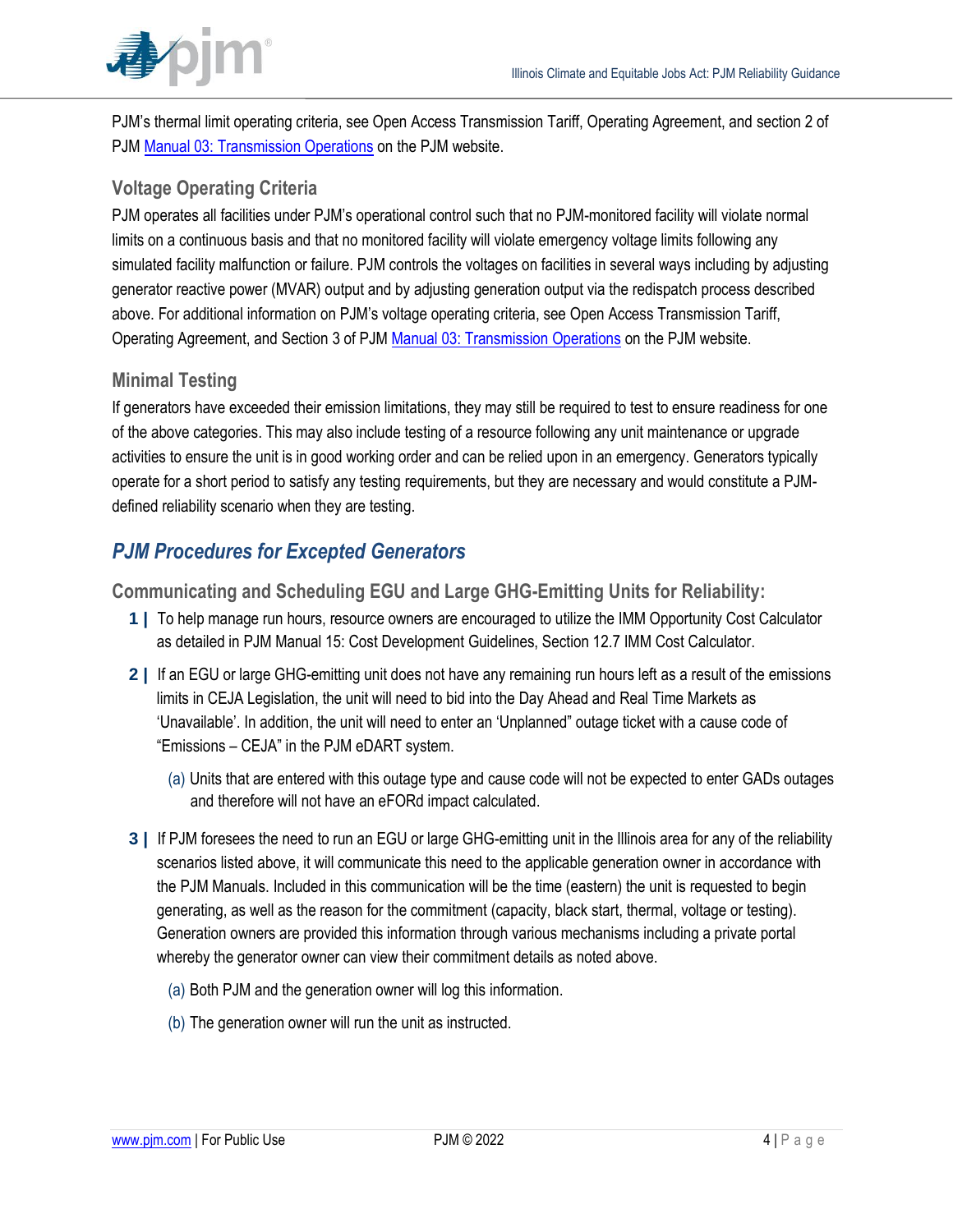

- **4 |** In accordance with the PJM Manuals, PJM will continue to monitor system conditions and will then communicate to the generation owner when the unit is no longer needed for reliability and inform them the unit should be taken offline and stop generating.
	- (a) The generation owner will then take the unit offline.
	- (b) Both PJM and the generation owner will log this information.
- **5 |** Within 30 days of an exception event, the generation owner will electronically submit to the appropriate Illinois government agency and copy PJM\* the following information:
	- (a) The unit committed
	- (b) The time the unit began operating
	- (c) The time the unit stopped operating
	- (d) The emissions attributable to this window of time

\*Due to the Confidentiality restrictions in Section 18.17 of the PJM Operating Agreement, PJM is not permitted to release member confidential information such as unit run times or commitments.

#### <span id="page-7-0"></span>*PJM Emergency Procedure Communications*

During periods of actual or anticipated emergency conditions on the PJM transmission system, there are defined PJM operationa[l procedures,](https://pjm.com/~/media/documents/manuals/m13.ashx) as outlined in PJM Manual 13, to address the communication needs of PJM's stakeholders. These stakeholders include, among others, transmission and generation asset owners, demand-side management providers, the general public and state agencies.

The following addresses how PJM will communicate with those state agencies that, due to their role, must understand any emergency conditions present on the PJM system potentially affecting their population.

#### <span id="page-7-1"></span>**Emergency Procedures in PJM System Operations**

Power system disturbances are most likely to occur as a result of loss of generating equipment, transmission facilities, or unexpected load changes that can drop voltage or stress the system. These disturbances may affect the reliable operation of the PJM system. It is PJM's responsibility to communicate when these events are foreseen, when they materialize, the corrective actions to be taken, and when the events subside. Communicating these events to our Illinois state agency constituencies will highlight the situations and scenarios in which PJM is most likely to direct emission-limited generators to run for grid reliability and stability.

#### <span id="page-7-2"></span>**PJM Emergency Procedures Terms**

Many of the PJM emergency procedures can be broken down into one of the following three categories:

- Alerts may be issued one or more days prior to emergency procedures.
- Warnings occur the morning of the operating day that an emergency event is imminent.
- Actions are issued at the onset of an emergency event.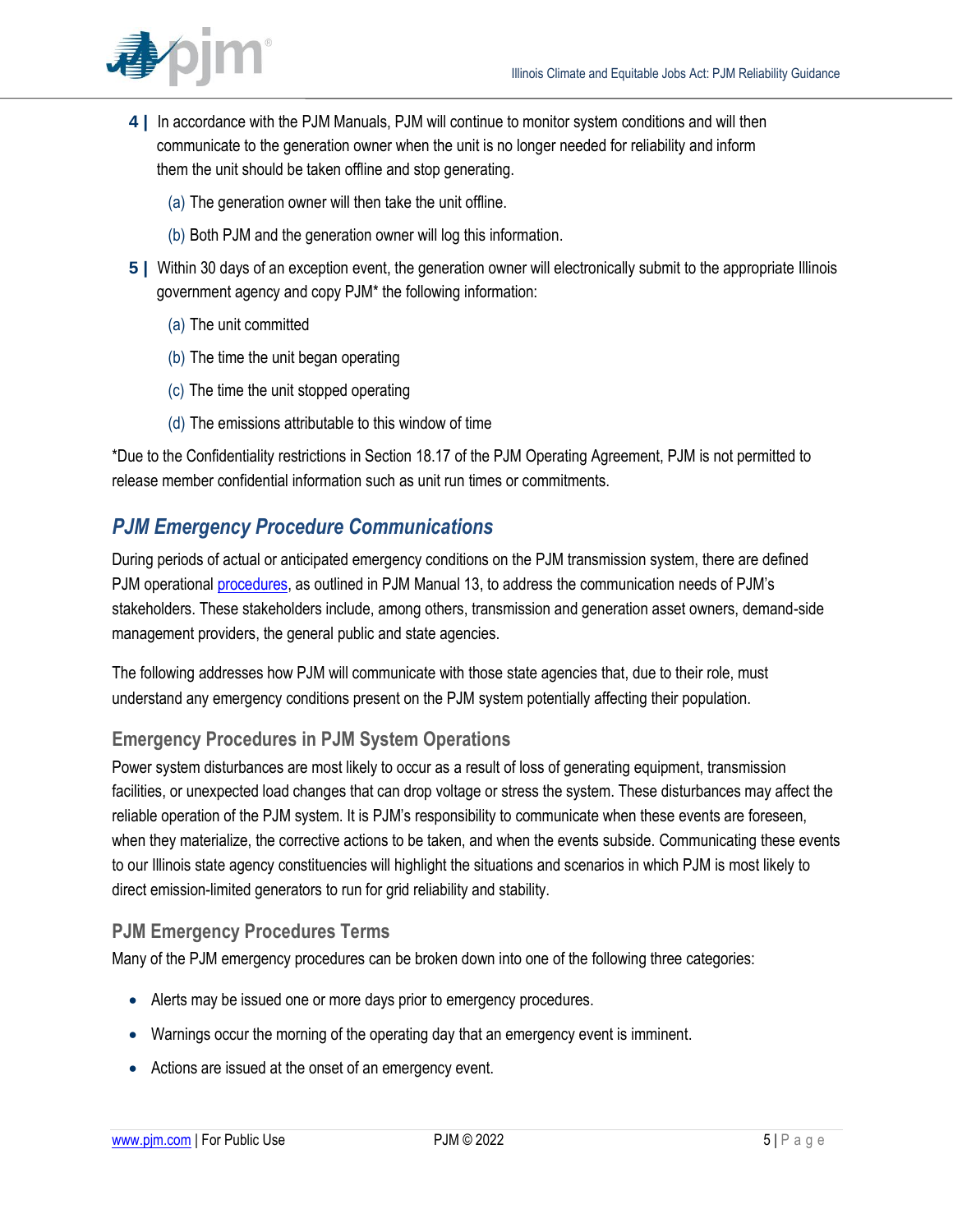

However, in certain situations the implementation order of these levels may change. Sometimes PJM must omit a warning or alert and immediately implement an emergency procedure. Certain emergency situations do not have an alert, warning or action level.

#### <span id="page-8-0"></span>**PJM Emergency Procedure Notification Emails**

When an emergency procedure notice is issued, PJM will designate the affected region, time period and emergency notification pursuant to the PJM Manuals. PJM will send the emergency notification to the appropriate state agency emergency contact lists. If an emergency declaration has been issued for a PJM region, the email will be sent to the appropriate regional emergency email list. If an emergency declaration has been issued for a particular PJM zone(s), the email will be sent to the appropriate state(s) emergency email list for which the zone(s) is located in. At a minimum, the email should indicate the time for the emergency procedure, the affected PJM zone(s) or region(s), and the message definition.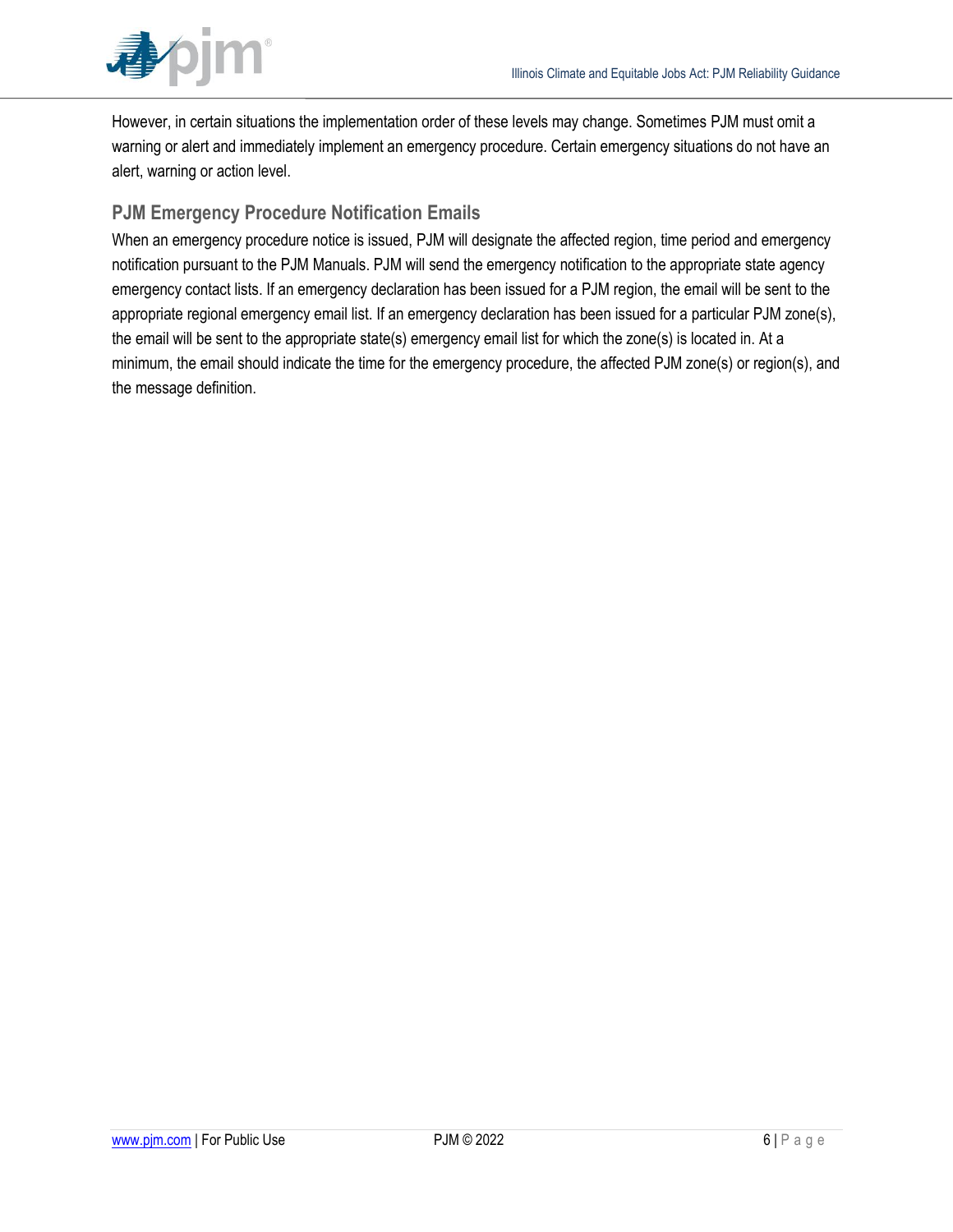

# <span id="page-9-0"></span>**Frequently Asked Questions<sup>4</sup>**

**1 |** Is it correct that affected generators must comply with Section 9.15 (k‐5) of the Act beginning with the 12 month period from October 1, 2021, through September 30, 2022? If correct, are only emissions from October 1, 2021, through September 30, 2022, subject to limits in the first 12‐month rolling period? If not, when does the compliance obligation begin?

Yes, that is correct. The first compliance time frame is from October 1, 2021, through September 30, 2022. And yes, only emissions in that time frame are subject to the limitations as a starting point. Each month thereafter, a new rolling 12-month period will be compared to the limits.

**2 |** Does the Illinois Environmental Protection Agency (IEPA) and/or the Illinois Pollution Control Board (IPCB) plan to monitor compliance with Section 9.15 (k‐5)?

The IEPA will monitor compliance as it does with other regulations. Additionally, sources are already required to notify the IEPA of any noncompliance.

**3 |** Does the IEPA and/or the IPCB plan to issue regulations addressing the implementation of Section 9.15 (k‐5)?

The IEPA does not intend to promulgate regulations itself or propose regulations to the IPCB. The IPCB has not communicated any indication to the IEPA that it intends to do so on its own.

**4** | Will the definition of the CO<sub>2</sub>e emissions limit be based on current Continuous Emission Monitoring System ("CEMS") data for the baseline period or will it be based on the emissions estimates reported in 2018–2020?

The baseline period emissions are calculated using a combination of CEMS data and emissions factors based on fuel usage. All of this information is already reported to USEPA by sources subject to Section (k-5), per 40 CFR Part 98, and Illinois does not intend for any changes in existing methodologies in that regard. Specifically, Part  $98.2(a)(1)$  requires Part 98 reporting of sources that are subject to Part 75. CO<sub>2</sub>e emissions are calculated using Equation A-1 from 40 CFR 98.2(b)(4), and emissions data for specific contributing pollutants are taken from a combination of CEMS data and other measurement or estimation methods. Part 98.3 requires reporting of CO<sub>2</sub>, CH<sub>4</sub>, N<sub>2</sub>O, and each fluorinated GHG. This covers all pollutants used to calculate  $CO<sub>2</sub>e$  that would be emitted by sources subject to Section (k-5). Part 75.13 requires use of  $CO<sub>2</sub>$ CEMS or alternate methods that are acceptable continuous monitoring methods detailed in Appendices F and G to Part 75. Part 98 Tables C-1 and C-2 have default values for CH4, N2O, and other GHGs, based on fuel type, that sources should continue to use for requirements pursuant to Section k-5; they are essentially considered to be continuous parameter monitoring based on fuel consumption.

**5** | Will the definition of ongoing CO<sub>2</sub>e emissions be based on current CEMS data or will it be based on emissions estimates?

See response to question 4, above.  $CO<sub>2</sub>e$  emissions are calculated using Equation A-1 from 40 CFR 98.2(b)(4), and emissions data for specific contributing pollutants are taken from a combination of CEMS data

<sup>4</sup> FAQ 1 – 6 are taken from correspondence between the IEPA and the PJM Independent Market Monitor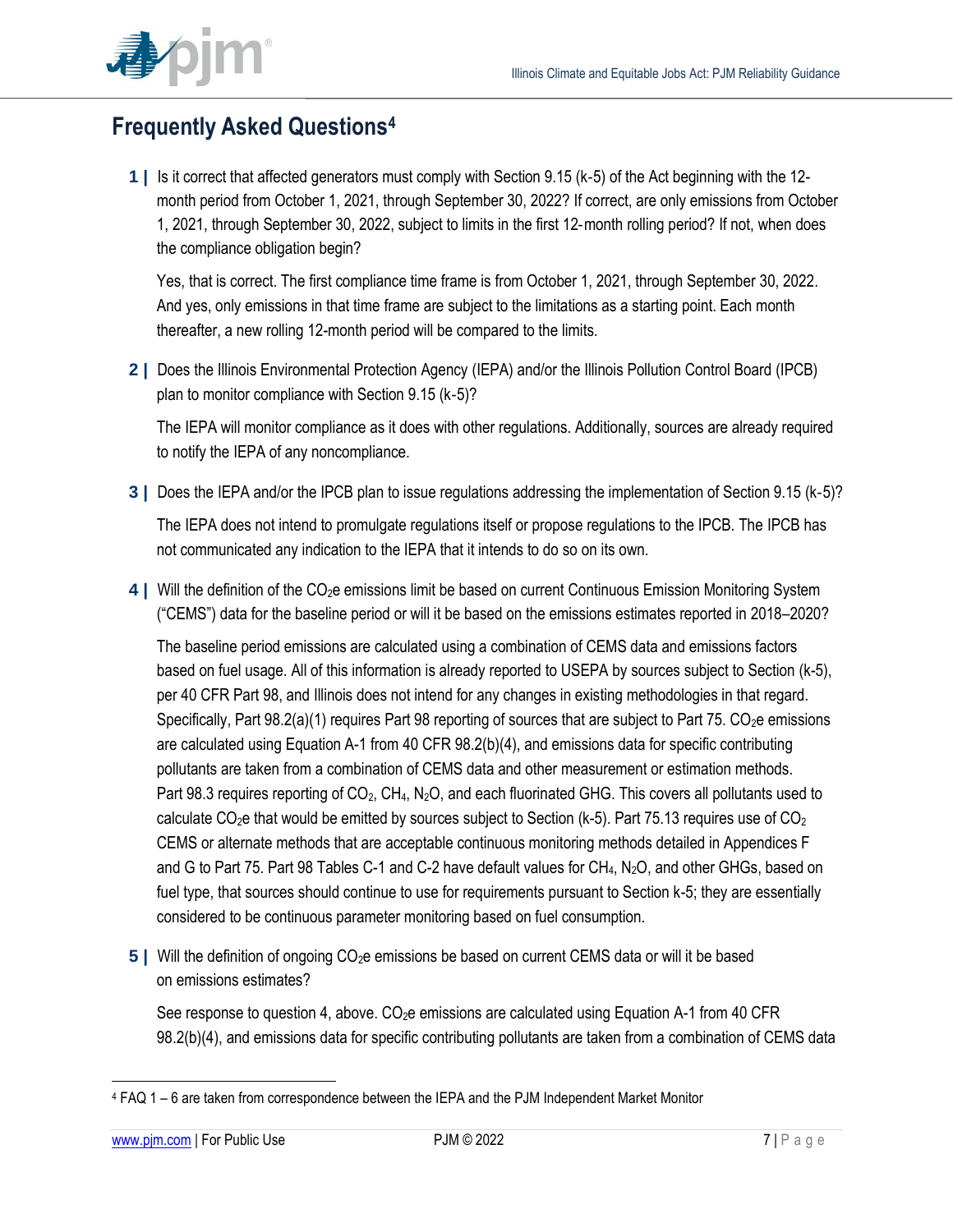

and other measurement or estimation methods. Existing emissions should be calculated using the information sources reported from 2018–2020, and those sources should continue to rely on the same methods for monitoring or estimating those emissions going forward.

One difference between federal requirements and the new Illinois requirements is that federal Part 98 GHG reports are annual, while Illinois requirements are for rolling 12-month periods. However, sources already have the necessary information for tracking these emissions on a monthly (or more frequent) basis. As such, sources should continue to use methodologies in Part 75 and Part 98 as discussed above but must demonstrate compliance on a 12-month rolling basis. This will require that sources review the information on a monthly basis to ensure ongoing compliance.

**6 |** Will the definitions of co‐pollutant baselines and ongoing emissions be based on estimated emissions per quantity of fuel (MMBtu) burned?

Similar to question 5 above, a source should continue to use the methods for measuring or calculating emissions that are currently required by its permit. In some cases, this will be based on CEMS monitoring; in other cases, calculations may be based on emissions testing or fuel use for sources subject to (k-5).

"Co-pollutants" refers to the six criteria pollutants that have been identified by The United States Environmental Protection Agency pursuant to the Clean Air Act (42 U.S.C. §§ 7401, *et. seq.*): NOx, CO, PM, SO2, ozone and lead. Many sources subject to Section (k-5) have CEMS for NOx and perhaps CO, and may use emissions testing for other emissions. Otherwise, PM,  $SO<sub>2</sub>$  and lead emissions should be calculated based on fuel use if the source is not currently required by its permit to record or report emissions of those pollutants. Ozone is not directly emitted by sources subject to Section (k-5).

Emission baselines are established with emissions data previously submitted by sources for 2018 to 2020 in their annual emissions reports, and ongoing emissions for those respective pollutants should be measured or calculated using the same methods that have been employed in those baseline years and required by the source permit.

**7 |** Do the emissions which result from dispatch by PJM for reliability decrement the emissions cap before the cap is reached?

Section 9.15 (k-5) of the Climate and Equitable Jobs Act provides that no unit may emit, in any 12-month period, CO2e or copollutants in excess of that unit's existing emissions for those pollutants. Notwithstanding this or any other applicable zero emissions or emissions reduction deadline, Electric Generator Units and Large Greenhouse Gas Emitting Units are allowed to temporarily continue emitting greenhouse gases if it has been determined that ongoing operation is necessary to maintain power grid supply and reliability or to serve as an emergency backup to operations. The statutory operation exceptions do not apply until the applicable emissions deadlines or limits are reached. PJM has outlined defined scenarios in which it would utilize these statutory provisions that enable generators to run units in the event that the rolling emissions limits needed to be exceeded to maintain grid reliability and stability. While the statute provides relief for generators to continue to run in exceedance of an emissions deadline or restriction, it does not allow generators to not